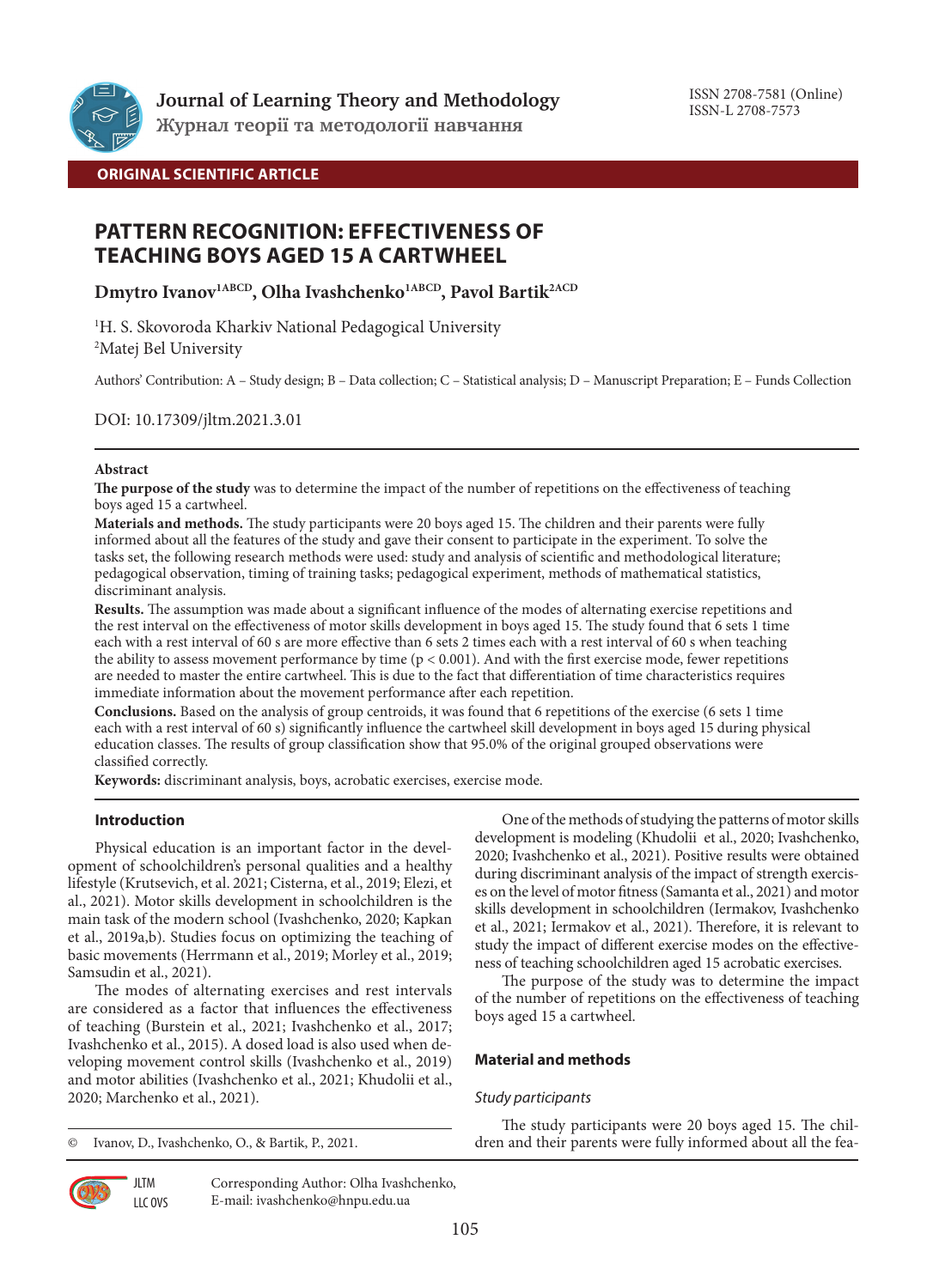tures of the study and gave their consent to participate in the experiment.

#### *Organization of the study*

To solve the tasks set, the following research methods were used: study and analysis of scientific and methodological literature; pedagogical observation, timing of training tasks; pedagogical experiment, methods of mathematical statistics, methods of mathematical experiment planning, discriminant analysis.

The pedagogical experiment was conducted at the lyceum No. 107, Kharkiv, in the 2020-2021 academic years.

The pedagogical experiment examined the influence of 6 and 12 repetitions with a 60-second rest interval during a physical education class on the number of repetitions of training tasks to the 100% level of proficiency. In the first group, the boys repeated the tasks 6 sets 1 time each with a rest interval of 60 s, in the second group – 6 sets 2 times each with a rest interval of 60 s.

During teaching, the method of algorithmic instructions was used (Shlemin, 1973). The program of teaching the cartwheel was developed based on the data of Shlemin (1973), Khudolii (2008) and included the following training tasks:

The first series of training tasks – exercises to develop motor abilities

1. From normal standing position, lean forward, touch the floor with the hands and, moving the hands forward on the floor, adopt a push-up position, return to starting position in the same way

2. Perform push-ups as quickly as possible (5 times in 3-4 s)

The second series of training tasks – exercises to master starting and ending positions

1. From standing position with raised arms, step forward and perform a switch leg handstand with assistance

2. Handstand with legs apart with assistance

The third series of training tasks – actions without which it is impossible to perform the target exercise

1. Standing on hands with legs apart with assistance, shift the body weight from one hand to the other

The fourth series of training tasks – teaching the ability to assess movements in space, by time and muscular effort

1. Arriving to handstand quickly with assistance

2. Arriving to handstand slowly with assistance

The fifth series of training tasks – preliminary exercises 1. Arriving to handstand quickly with the wall support

**Table 1.** Group Statistics. Boys Aged 15

2. Handstand with legs apart with 90-degree rotation with assistance

- The sixth series of training tasks the entire exercise
- 1. Cartwheel with assistance.
- 2. Cartwheel without assistance

The next exercise started on condition of correct performance of the previous exercise on three consecutive attempts. The number of repetitions required for correct performance on three consecutive attempts was recorded. The level of proficiency in the exercises was determined by the alternative method: "performed" or "failed". A technically correct performance of the exercise gave the students "1" point; a failure to perform the exercise gave them "0" entered in the protocol.

## *Statistical analysis*

The study materials were processed using the IBM SPSS 20 statistical analysis program. Discriminant analysis was conducted. For each canonical discriminant function, the study calculated the following: eigenvalue, variance percentage, canonical correlation, Wilks' lambda, Chi-square. For each step: prior probabilities, Fisher's function coefficients, unstandardized function coefficients, Wilks' lambda for each canonical function.

The study protocol was approved by the Ethical Committee of the University. In addition, the children and their parents or legal guardians were fully informed about all the features of the study, and a signed informed consent document was obtained from all the parents.

## **Results**

Table 1 provides the statistics for the groups. The analysis of mean values shows that statistically significant differences in the number of repetitions are observed in the first and fourth series of training tasks ( $p < 0.05$ ). The 15-year-old boys who use the first mode need fewer repetitions to master the movements of the first and fourth series of tasks than the 15-year-old boys who use the second mode of training. The 15-year-old boys who use the second mode need fewer repetitions to master the movements of the sixth series of tasks than the 15-year-old boys who use the first mode of training  $(p < 0.1)$ .

To determine the impact of different modes of exercises on the level of proficiency, discriminant analysis was conducted (see Tables 2-9). The results of the Box's M test con-

| Series of<br>tasks | 6 repetitions, rest interval 12 repetitions, rest interval<br>of $60 s$ |                       | of $60 s$ |                       |            | Wilks' |        |     |     |      |
|--------------------|-------------------------------------------------------------------------|-----------------------|-----------|-----------------------|------------|--------|--------|-----|-----|------|
|                    | Mean                                                                    | <b>Std. Deviation</b> | Mean      | <b>Std. Deviation</b> | $\Delta x$ | Lambda | F      | df1 | df2 | Sig. |
| 1 series           | 6.3                                                                     | 1.77                  | 10.0      | 1.88                  | $-3.7$     | .468   | 20.501 |     | 18  | .000 |
| 2 series           | 4.2                                                                     | .79                   | 4.7       | .48                   | $-0.5$     | .860   | 2.922  |     | 18  | .105 |
| 3 series           | 6.6                                                                     | 2.79                  | 6.2       | 2.04                  | 0.4        | .993   | .133   |     | 18  | .719 |
| 4 series           | 4.8                                                                     | 1.61                  | 13.3      | 2.75                  | $-8.5$     | .202   | 70.911 |     | 18  | .000 |
| 5 series           | 5.0                                                                     | 2.21                  | 6.6       | 2.87                  | $-1.6$     | .902   | 1.946  |     | 18  | .180 |
| 6 series           | 9.7                                                                     | 1.34                  | 8.0       | 2.45                  | 1.7        | .829   | 3.710  |     | 18  | .070 |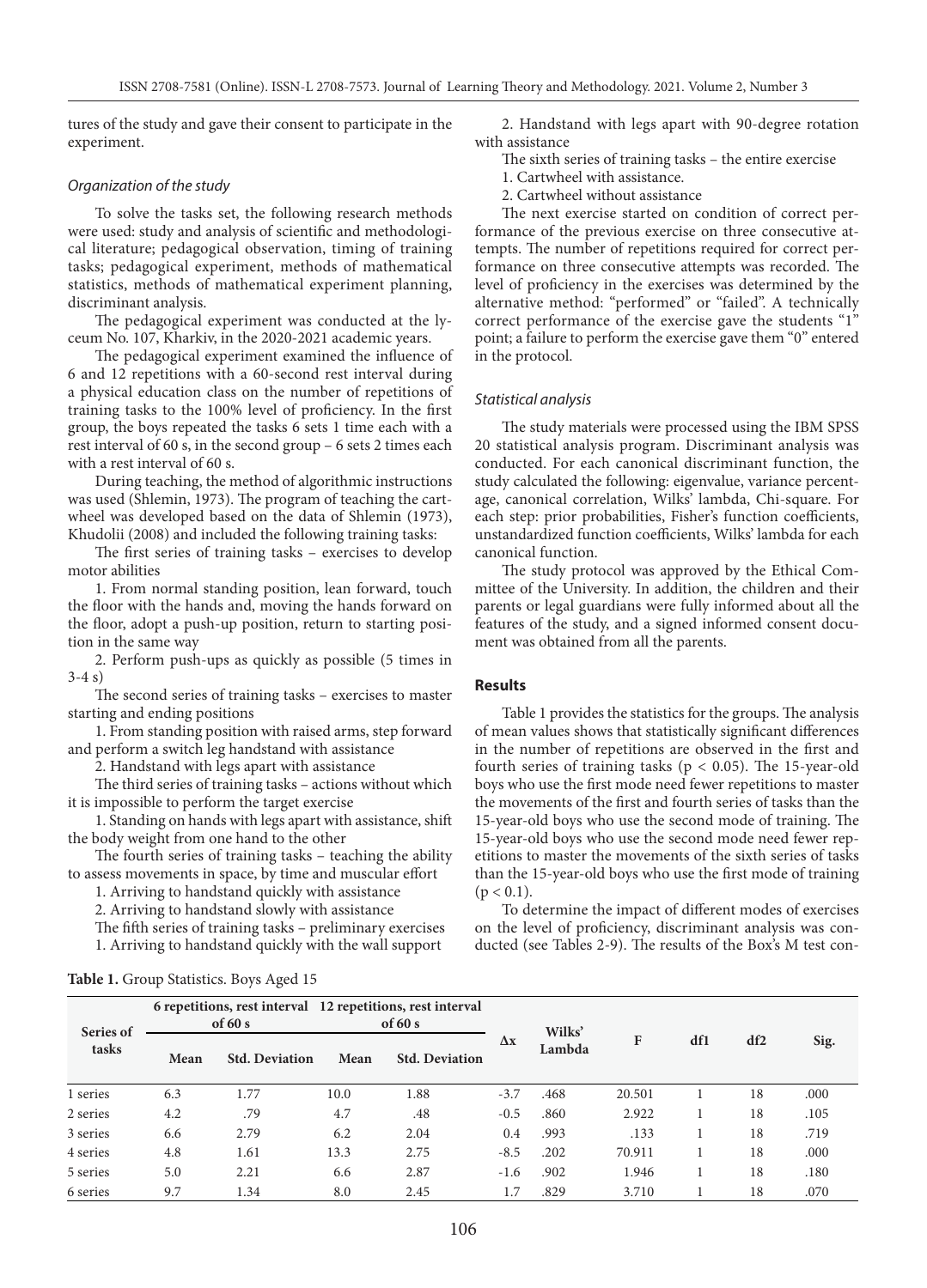firm the assumption about the homogeneity of variances and covariances used in the discriminant analysis and indicate the possibility of its use (Table 2).

**Table 2.** Box's M Test For Testing Equal Population Covariance Matrices (DA)

| Box's M |         | 49.088   |  |
|---------|---------|----------|--|
| F       | Approx. | 1.471    |  |
|         | df1     | 21       |  |
|         | df2     | 1191.671 |  |
|         | Sig.    | .078     |  |

The first canonical function explains 100% of the results variation, which indicates its high informativity  $(r=0.915)$ (see Table 3). The materials of the canonical function analysis show its statistical significance  $(\lambda_1=0.163; p_1=0.001)$ . The first function has a high discriminative ability and value in interpretation of the general population (Tables 3, 4).

**Table 3.** Eigenvalues for Developing Discriminant Model (Canonical Correlation). Boys Aged 15

| Function Eigenvalue | % of     | Cumulative Canonical |             |  |
|---------------------|----------|----------------------|-------------|--|
|                     | Variance | $\%$                 | Correlation |  |
| 5.120               | 100.0    | 100.0                | 915         |  |

**Table 4.** Outcomes of Calculated Wilks' Lambda of Discriminant Function. Boys Aged 15

| Test of Function(s) Wilks' Lambda Chi-square df Sig. |      |        |       |
|------------------------------------------------------|------|--------|-------|
|                                                      | .163 | 27.173 | 6 000 |

The standardized canonical discriminant function coefficients make it possible to determine the ratio of the contribution of variables to the function result. The results of the first and fourth series of training tasks make the largest contribution to the first canonical function. The above indicates that the exercises of the first and fourth series of training tasks are the most sensitive to the number of repetitions in boys aged 15 (Table 5).

**Table 5.** Standardized Canonical Discriminant Function Coefficients. Boys Aged 15

| Series of tasks | <b>Function</b> |  |  |
|-----------------|-----------------|--|--|
|                 |                 |  |  |
|                 | .263            |  |  |
| 2               | .081            |  |  |
| 3               | $-.356$         |  |  |
| 4               | .957            |  |  |
| 5               | $-.297$         |  |  |
| 6               | $-.257$         |  |  |

The structure canonical discriminant function coefficients are the coefficients of correlation between the variables and the function. Thus, the function is most closely connected with the number of repetitions of exercises of the first and fourth series of training tasks (Table 6).

The coordinates of centroids for two groups make it possible to interpret the canonical function in relation to the role in classification. At the positive pole is a centroid for the **Table 6.** Structure Matrix. Boys Aged 15

| Series of tasks | <b>Function</b> |  |  |
|-----------------|-----------------|--|--|
|                 |                 |  |  |
| 4               | .877            |  |  |
|                 | .472            |  |  |
| 6               | $-.201$         |  |  |
| 2               | .178            |  |  |
| 5               | .145            |  |  |
| 3               | $-.038$         |  |  |

**Table 7.** Canonical Discriminant Function Coefficients (Unstandardized coefficients)

| Series of tasks | <b>Function</b> |  |  |
|-----------------|-----------------|--|--|
|                 |                 |  |  |
|                 | .144            |  |  |
| $\overline{c}$  | .124            |  |  |
| 3               | $-.145$         |  |  |
| 4               | .424            |  |  |
| 5               | $-.116$         |  |  |
| 6               | $-.130$         |  |  |
| (Constant)      | $-2.808$        |  |  |

**Table 8.** Functions at Group Centroids. Boys Aged 15

|                                             | <b>Function</b> |  |  |
|---------------------------------------------|-----------------|--|--|
| <b>Exercise Mode</b>                        |                 |  |  |
| $1 - 6$ repetitions, rest interval of 60 s  | $-2.147$        |  |  |
| $2 - 12$ repetitions, rest interval of 60 s | 2.147           |  |  |



**Fig. 1.** Graphic representation of classification results: 6 repetitions, rest interval of 60 s



**Fig. 2.** Graphic representation of classification results: 12 repetitions, rest interval of 60 s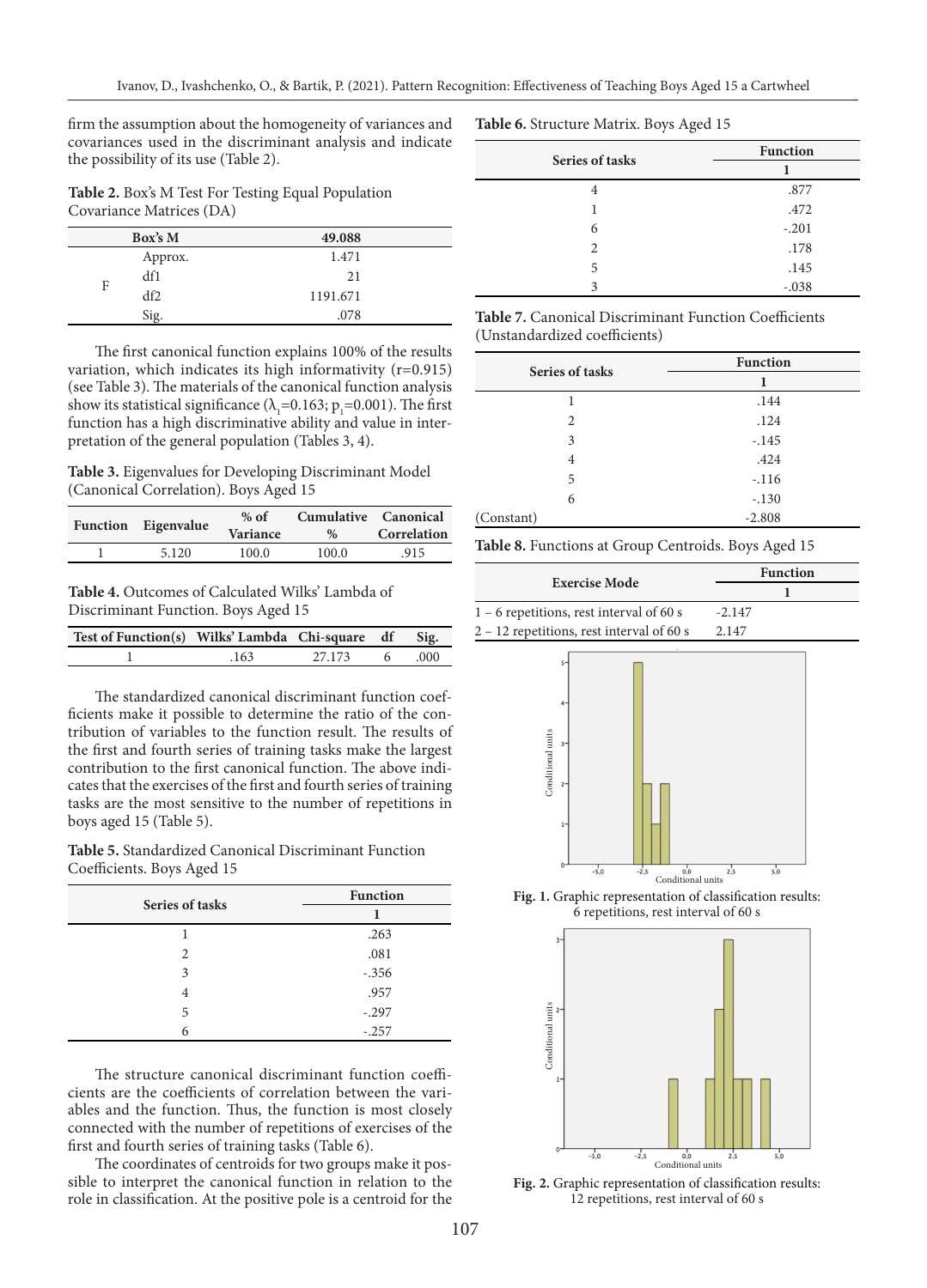Table 9. Classification Results<sup>a,c</sup>

|                              |       | Exercise mode                               |       | <b>Predicted Group</b><br>Membership |       |  |
|------------------------------|-------|---------------------------------------------|-------|--------------------------------------|-------|--|
|                              |       |                                             | 1     | $\overline{2}$                       |       |  |
|                              | Count | $1 - 6$ repetitions, rest interval of 60 s  | 10    | $\mathbf{0}$                         | 10    |  |
|                              |       | $2 - 12$ repetitions, rest interval of 60 s |       | 9                                    | 10    |  |
| Original                     | $\%$  | $1 - 6$ repetitions, rest interval of 60 s  | 100.0 | $\cdot$                              | 100.0 |  |
|                              |       | $2 - 12$ repetitions, rest interval of 60 s | 10.0  | 90.0                                 | 100.0 |  |
|                              | Count | $1 - 6$ repetitions, rest interval of 60 s  | 9     |                                      | 10    |  |
|                              |       | $2 - 12$ repetitions, rest interval of 60 s |       | 9                                    | 10    |  |
| Cross-validated <sup>b</sup> | $\%$  | $1 - 6$ repetitions, rest interval of 60 s  | 90.0  | 10.0                                 | 100.0 |  |
|                              |       | $2 - 12$ repetitions, rest interval of 60 s | 10.0  | 90.0                                 | 100.0 |  |

a. 95.0% of original grouped cases correctly classified. b. Cross validation is done only for those cases in the analysis. In cross validation, each case is classified by the functions derived from all cases other than that case. c. 90.0% of cross-validated grouped cases correctly classified.

exercise mode of 12 repetitions, at the negative — a centroid for the exercise mode of 6 repetitions (see Table 10, Fig. 1, 2). This indicates a significant difference in the impact of exercise repetition modes on the number of repetitions required for motor skills development in boys aged 15 during physical education classes. The results of group classification show that 95.0% of the original grouped observations were classified correctly.

#### **Discussion**

The assumption was made about a significant influence of the modes of alternating exercise repetitions and the rest interval on the effectiveness of motor skills development in boys aged 15. The study found that 6 sets 1 time each with a rest interval of 60 s are more effective than 6 sets 2 times each with a rest interval of 60 s when teaching the ability to assess movement performance by time ( $p < 0.001$ ). And with the first exercise mode, fewer repetitions are needed to master the entire cartwheel. This is due to the fact that differentiation of time characteristics requires immediate information about the movement performance after each repetition. The results presented confirm the data of Iermakov et al. (2021), Ivashchenko et al. (2015), Kapkan et al. (2019b) about the influence of exercise modes on the effectiveness of motor skills development in schoolchildren.

The obtained data supplement the results of the studies on motor skills development in schoolchildren (Iermakov, Ivashchenko et al., 2021; Iermakov et al., 2021); on coordination abilities development (Warlop et al., 2020; Strotmeyer et al., 2020); on organization of physical education at school (Detynych, 2019; Tkachenko, 2020).

The study confirmed the possibility of using a discriminant function to assess the effectiveness of different modes of physical exercises when teaching acrobatic exercises, as the verification of canonical functions indicates their statistical significance.

#### **Conclusions**

Discriminant analysis made it possible to determine the impact of the number of repetitions on the effectiveness of developing the cartwheel skill in boys aged 15, answer the question as to how significantly the modes of repetition differ by the effectiveness of motor skills development, what class the object belongs to based on the values of discriminant variables.

Based on the analysis of group centroids, it was found that 6 repetitions of the exercise (6 sets 1 time each with a rest interval of 60 s) significantly influence the cartwheel skill development in boys aged 15 during physical education classes. The results of group classification show that 95.0 % of the original grouped observations were classified correctly.

#### **Acknowledgment**

The study was carried out according to the research plan of the Department of Theory and Methodology of Physical Education of H. S. Skovoroda Kharkiv National Pedagogical University within the topic "Theoretical and methodological foundations of modeling the learning process and motor abilities development in children and adolescents" (2013– 2022) (state registration number 0112U002008).

#### **Conflict of interest**

The authors declare that there is no conflict of interest.

#### **References**

Krutsevich, T., Marchenko, O., Trachuk, S., Panhelova, N., Napadij, A., & Dovgal, V. (2021). The Configuration of Educational Factors in the Family in Terms of their Impact on the Formation of Interest in Sports in Middle School Children. *Teorìâ ta Metodika Fìzičnogo Vihovannâ, 21*(2), 101–106. https://doi.org/10.17309/tmfv.2021.2.01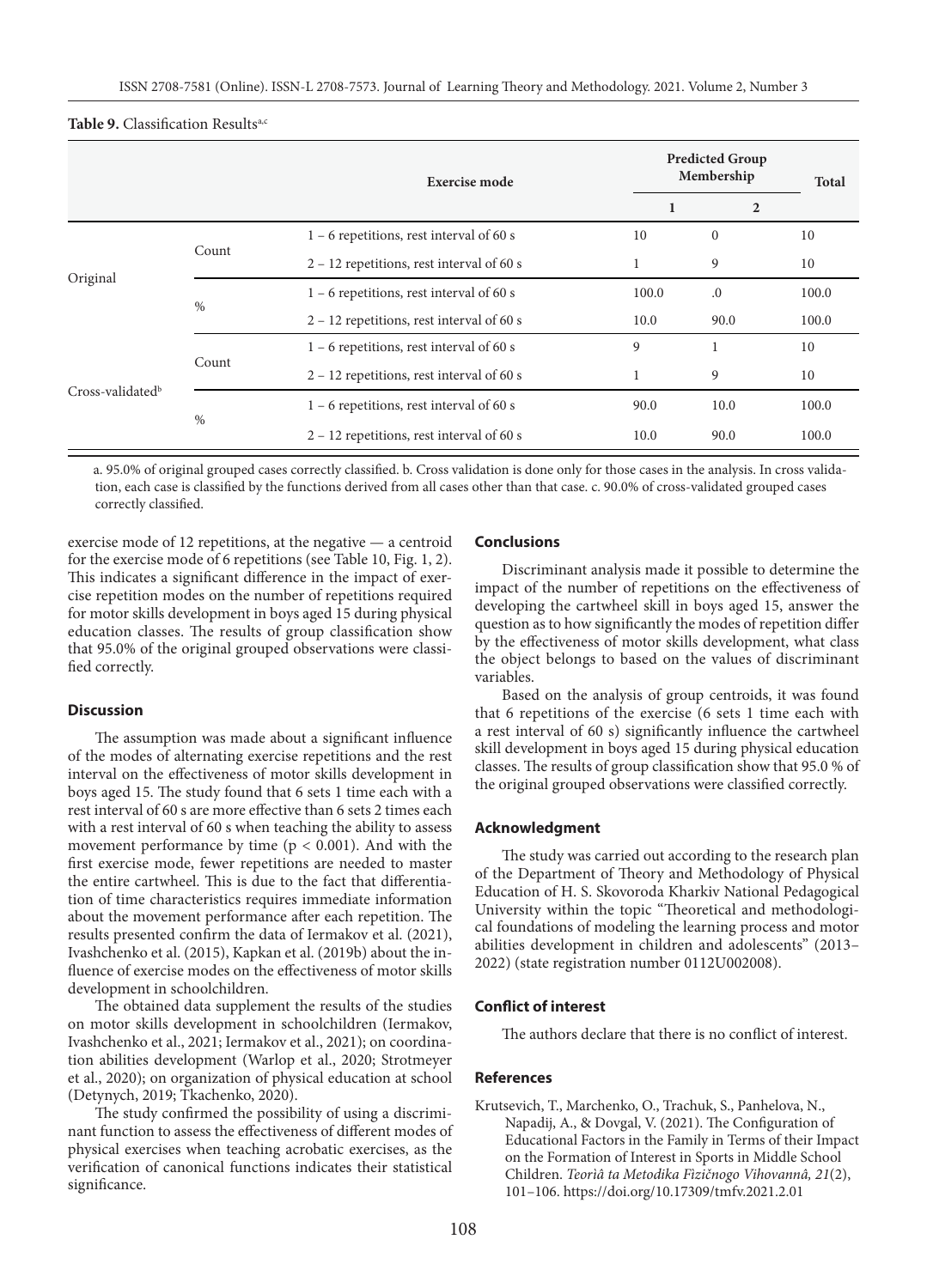Cisterna, D., Forbes, C. T., & Roy, R. (2019). Model-based teaching and learning about inheritance in third-grade science. *International Journal of Science Education, 41*(15), 2177-2199. https://doi.org/10.1080/09500693.2019.1663561

Elezi, A., Elezi, G., Gontarev, S., & Georgiev, G. (2021). Secular trends in anthropometric characteristics and healthrelated physical fitness in macedonian children: The makfit studies. *Teoria ta Metodika Fizicnogo Vihovanna, 21*(1), 12–18. https://doi.org/10.17309/tmfv.2021.1.02

Ivashchenko, O. (2020). Research Program: Modeling of Motor Abilities Development and Teaching of Schoolchildren. *Teorìâ ta Metodika Fìzičnogo Vihovannâ, 20*(1), 32-41. https://doi.org/10.17309/tmfv.2020.1.05

Kapkan, O. O., Khudolii, O. M., & Bartík, P. (2019a). Motor skills development: Optimization of teaching boys aged 14. *Teoria ta Metodika Fizicnogo Vihovanna, 19*(3), 148- 155. Scopus. https://doi.org/10.17309/tmfv.2019.3.06

Kapkan, O. O., Khudolii, O. M., & Bartík, P. (2019b). Pattern recognition: Motor skills development in girls aged 15. *Teoria ta Metodika Fizicnogo Vihovanna, 19*(1), 44-52. Scopus. https://doi.org/10.17309/tmfv.2019.1.06

Herrmann, C., Heim, C., & Seelig, H. (2019). Construct and correlates of basic motor competencies in primary schoolaged children. *Journal of Sport and Health Science, 8*(1), 63-70. Scopus. https://doi.org/10.1016/j.jshs.2017.04.002

Morley, D., Van Rossum, T., Richardson, D., & Foweather, L. (2019). Expert recommendations for the design of a children's movement competence assessment tool for use by primary school teachers. *European Physical Education Review, 25*(2), 524-543. https://doi.org/10.1177/1356336X17751358

Samsudin, S., Setiawan, I., Taufik, M. S., & Solahuddin, S. (2021). Volleyball Fundamental Movement Learning Model in Primary School. *Teorìâ ta Metodika Fìzičnogo Vihovannâ, 21*(3), 194-199. https://doi.org/10.17309/tmfv.2021.3.02

Burstein, R. P., Luzon, Y., & Moran, D. S. (2021). Exercise intensity when adjusted for an individual's maximal aerobic power positively affects executive functions in young adults. *Journal of Physical Education and Sport, 21*(2), 783- 790. https://doi.org/10.7752/jpes.2021.02097

Ivashchenko, O., Iermakov, S., Khudolii, O., Cretu, M., & Potop, V. (2017). Level of physical exercises' mastering in structure of 11-13 yrs age boys' motor fitness. *Pedagogics, Psychology, Medical-Biological Problems of Physical Training and Sports, 21*(5), 236-243. https://doi.org/10.15561/18189172.2017.0506

Ivashchenko, O.V., & Kapkan, O.O. (2015). Simulation of process of 14-15 years old girls' training of light athletic and gymnastic exercises. *Pedagogics, psychology, medicalbiological problems of physical training and sports,* 19(8), 32-39. http://dx.doi.org/10.15561/18189172.2015.0805

Iermakov, S., Khudolii, O., & Chupikhin, D. (2021). Discriminant Analysis: Impact of the Number of Repetitions on the Effectiveness of Teaching Boys Aged 7 Throwing a Small Ball. *Journal of Learning Theory and Methodology, 2*(2), 75- 81. https://doi.org/10.17309/jltm.2021.2.04

Ivashchenko, O., Nosko, M., Cieślicka, M., & Malyshev, D. (2019). Motor Abilities: Peculiarities of Strength Effort Assessment in Boys Aged 11–13. *Teorìâ ta Metodika Fìzičnogo Vihovannâ, 19*(1), 37-43. https://doi.org/10.17309/tmfv.2019.1.05

Ivashchenko, O., Khudolii, O., & Jagiello, W. (2021). Strength abilities: Pattern recognition method in the management

of the cumulative effect of strength loads in 8-year-old boys. *Pedagogy of Physical Culture and Sports, 25*(4), 253- 260. https://doi.org/10.15561/26649837.2021.0407

Khudolii, O., Iermakov, S., Ivashchenko, O., & Nosko, M. (2020). Strength Abilities: Modeling of Immediate and Delayed Training Effect of Strength Loads in Boys Aged 8 Years. *Teorìâ ta Metodika Fìzičnogo Vihovannâ, 20*(4), 248- 255. https://doi.org/10.17309/tmfv.2020.4.08

Khudolii, O., Iermakov, S., & Bartik, P. (2020). Didactics: Methodological Basis of Motor Learning in Children and Adolescents. *Journal of Learning Theory and Methodology, 1*(1), 5–13. https://doi.org/10.17309/jltm.2020.1.01

Ivashchenko, O., Iermakov, S., & Khudolii, O. (2021). Modeling: Ratio between means of teaching and motor training in junior school physical education classes. *Pedagogy of Physical Culture and Sports, 25*(3), 194–201. https://doi.org/10.15561/26649837.2021.0308

Iermakov, S., Ivashchenko, O., Khudolii, O., Chernenko, S., Veremeenko, V., & Zelenskyi, B. (2021). Pattern Recognition: Impact of Exercises Modes on Developing a Small Ball Throwing Skill in Boys Aged 8. *Teorìâ ta Metodika Fìzičnogo Vihovannâ, 2*1(1), 77-83. https://doi.org/10.17309/tmfv.2021.1.10

Iermakov, S., Khudolii, O., & Chupikhin, D. (2021). Discriminant Analysis: Impact of the Number of Repetitions on the Effectiveness of Teaching Boys Aged 7 Throwing a Small Ball. *Journal of Learning Theory and Methodology, 2*(2), 75- 81. https://doi.org/10.17309/jltm.2021.2.04

Samanta, A., & Mukherjee, S. (2021). Surface Electromyography Based Core Muscle Fatigue Analysis During Repetitive Plank Using Multivariate Dimensionality Reduction Methods in Boys Aged 12-14. *Teorìâ ta Metodika Fìzičnogo Vihovannâ, 21*(3), 253-263. https://doi.org/10.17309/tmfv.2021.3.09

Marchenko, S., & Handymov, B. (2021). Development of Strength Abilities Using Play Techniques with Elements of Martial Arts at the Sports and Recreational Stage in 10-Year-Old Girls. *Journal of Learning Theory and Methodology, 2*(2), 68- 74. https://doi.org/10.17309/jltm.2021.2.03

Detynych, S. O. (2019). Comparative overview of functional and motor preparedness of boys aged 13-14. *Teoria ta Metodika Fizicnogo Vihovanna, 19*(2), 89-97. Scopus. https://doi.org/10.17309/tmfv.2019.2.05

Tkachenko, M. (2020). Peculiarities of Motor Fitness Dynamics of 5TH-6TH Grade Students during a School Year. *Teoria ta Metodika Fizicnogo Vihovanna, 20*(1), 49-55. Scopus. https://doi.org/10.17309/tmfv.2020.1.07

Warlop, G., Vansteenkiste, P., Lenoir, M., & Deconinck, F. J. A. (2020). An exploratory study of gaze behaviour in young adults with developmental coordination disorder. *Human Movement Science,* 73. https://doi.org/10.1016/j.humov.2020.102656

Strotmeyer, A., Kehne, M., & Herrmann, C. (2020). Basic motor competencies: Correlations with sex, age, weight status, extracurricular sports activity and the performance of motor coordination. *German Journal of Exercise and Sport Research, 50*(1), 82-91. Scopus. https://doi.org/10.1007/s12662-019-00596-z

Khudolii, O.M. (2008). *Osnovy metodyky vykladannia himnastyky: Navch. posibnyk.* U 2-kh tomakh. 4-e vyd., vypr. i dop. Kharkiv: «OVS», T. 1, 408.

Shlemin, A.M. (1973). *Iunyi gimnast.* M.: Fizkultura i sport, 376.